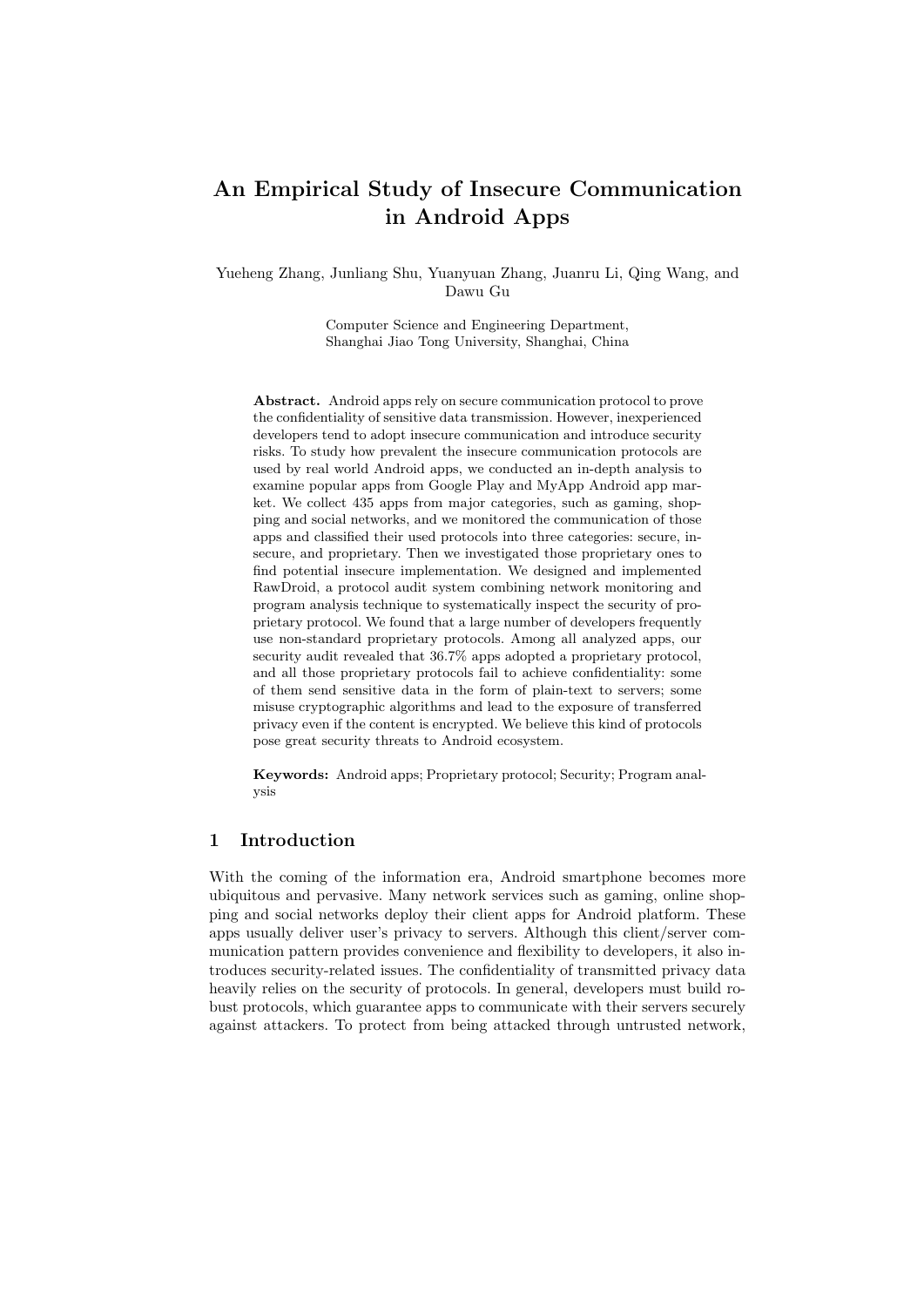security best practices suggest deploying HTTPS protocol. Nonetheless, many apps still adopt security-by-obscurity policy to deploy their own proprietary protocols. Therefore, security risks are introduced.

To our knowledge, although the security analysis of common application layer protocols has been widely studied in previous works. There is no systematic research on analyzing the prevalence of Android apps' insecure communication, especially on proprietary protocols. Most of previous works rely on the fact that the format of analyzed protocol is well defined in network traffic. Unlike common protocols, however, the formats of proprietary protocols vary from one to another, which makes it difficult to be analyzed. In addition, many proprietary protocols employ encryption to hinder the analysis. Hence new analysis should be proposed to address these issues.

In this paper, we conducted a systematically study to investigate the situation of insecure network protocol usage in Android apps. We fulfilled the study in two steps. The first step of our work involves an automated testing to find the use of potential insecure communication (non-HTTPS of those apps. Then, we further analyze used proprietary protocols to audit the security. We propose RawDroid, a lightweight and semi-automatic protocol audity system to detect security flaws of proprietary protocols. RawDroid combines network traffic analysis and dynamic program analysis to locate potential insecure protocols. It hooks all key functions in system libraries related to network to record the invoking and the parameters of them. RawDroid also captures the network traffic and system status for later analysis during the execution. With the help of these run-time information, RawDroid determines whether an Android app uses proprietary protocol, and enhances manual analysis through pinpointing related functions in code to efficiently evaluate the security of the used protocols.

To validate RawDroid, we selected 435 apps involving entertaining, online shopping, and social network communicating from Google Play and MyApp Android app market. The analysis of RawDroid found that insecure communication (non HTTPS) are used by  $363$  apps  $(83.4\%)$ . Among them,  $158$  apps  $(36.7\%)$ use proprietary protocols rather than common application layer protocols (e.g., HTTP, HTTPS) to transmit data. And we manually audited 60 apps using proprietary protocols with the help of RawDroid, finding that all proprietary protocols are insecure. We found 54 apps send sensitive data in plain-text, while six apps misuse cryptography to build insecure encryption schemes. The cases of cryptographic misuses include hard-coded key in their custom cryptographic algorithms, key transmitting in plaint-text with encrypted data. The experimental results show that the potential threats are severe and can lead to serious attacks, leaking user's privacy. The results also raise the alarm to developers about the importance of applying security protocols instead of designing proprietary ones.

In this paper, we make the following contributions:

– We conduct an in-depth analysis on insecure network communications of Android apps, which provide a panoramic view of the usage of insecure communication in Android apps.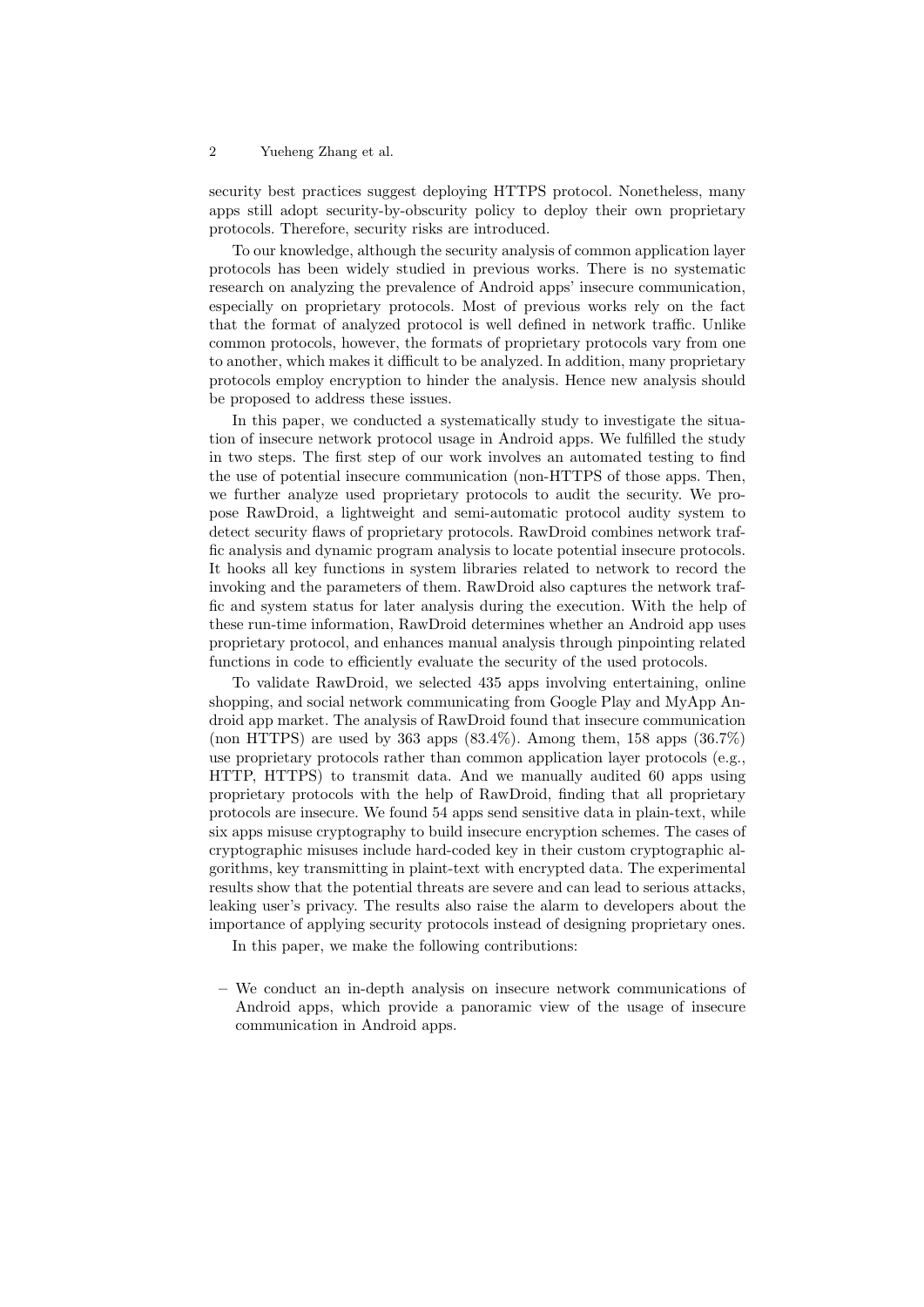An Empirical Study of Insecure Communication in Android Apps 3

- We present RawDroid as a protocol audit system to analyze the security of data transmission through proprietary protocols in Android and use it to perform a large scale evaluation of proprietary protocols.
- Our study demonstrates that transferring data through proprietary protocols is common in modern Android apps. However, most of them fail to protect the data due to security flaws.

The remainder of the paper is organized as follows. We present the preliminaries in Section 2. In Section 3, we describe our study on classifying network protocols in Android apps, and how to apply RawDroid to audit the security of those protocols. We evaluate RawDroid in Section 4 and discuss details of crypto misuses in proprietary protocols. Related work is introduced in Section 5 and we conclude the paper in Section 6.

# 2 Background and Motivation

## 2.1 Android Security Mechanism

The security of the Android platform is based on the robust security of Linux kernel, and its sandbox and permission protection mechanism, which isolates and run Android apps on their own process and protect users sensitive data against malwares. However, a larger number of Android apps are designed to be open to transmit users data to servers through the network. This means that the protection of the sandbox and permission cannot cover the network aspect, and potential vulnerabilities to sensitive data still remain.

## 2.2 Network Communication in Android

Network protocols are a common method for exchanging data between client and server. Android apps rely on the security of network protocols to guarantee the confidentiality of private data. However, in order to finalize functions, inexperienced developers adopt insecure communication in their productions. In order to in-depth analysis, we classify network protocols into two categories according to their security characteristic.

Secure Network Protocol HTTPS [4] is the use of SSL or TLS as a sublayer under regular HTTP application layering. It encrypts and decrypts user data requests as well as the data that are returned by the Web server. It is more secure than other common application layer protocols. Along with the increase of security requirements, the applications on iOS platform are all forced to use HTTPS, since HTTPS is more secure to transport data after encrypting. Also, HTTPS Everywhere [3], a famous tool for extension of browsers, suggests that all communications are encrypted for HTTPS with various web servers, making network communications more secure. Therefore, by using HTTPS in Android apps, it will prevent sensitive data from leaking in untrusted network.

Insecure Communication Some companies are unwilling to share their information with others, while they build an individual proprietary protocols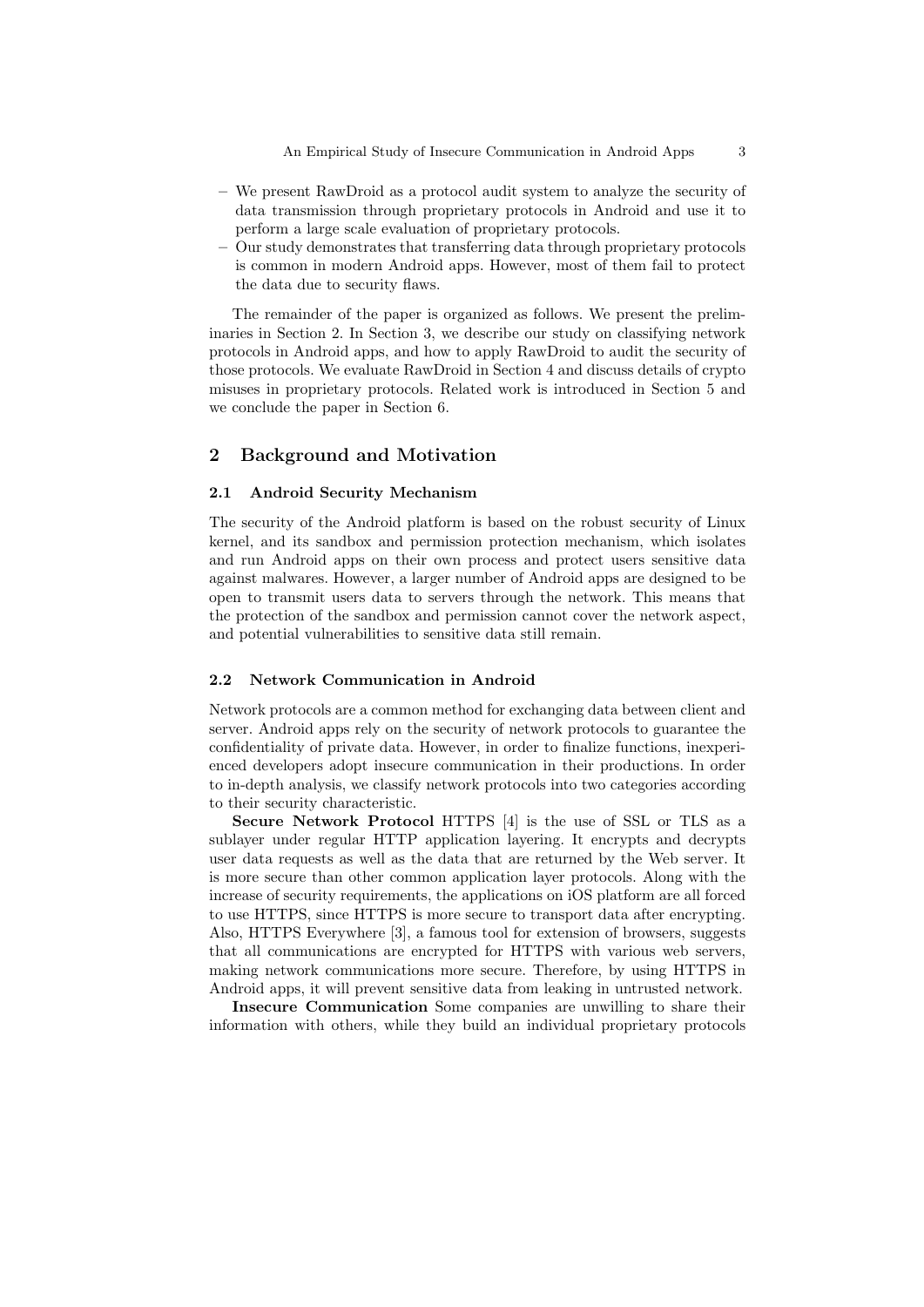to communicate among their own products. It is more convenient and easydeployment on Android platform. Therefore, there are numerous benign Android apps using proprietary protocols as a principal way of network communications. However, this method is also a preference for malware developers since most AVs or malware-detection tools monitor port 80 or 443 which are used by conventional protocols (e.g., HTTP, HTTPS).

Android framework provides APIs for allowing developers to apply proprietary protocol. In TCP, server, in the Java code, declares a ServerSocket object and binds its IP address and port number. Then the server calls accept method to wait clients connections. As a client, app who wishes to communicate with the server needs to create a Socket object to record the IP address and port of the server, and then sends streams by writing data into an *Outputstream* object. While, in UDP, an app, as a client, uses class InetAddress to build a socket with the server. While, in the native code, clients just need to put data into a char array and send it by function send or sendto. In order to guarantee the security of sensitive data, developers need to encrypt data by cryptographic algorithms to prevent attackers from stealing critical data or preforming a MITM attack.

## 2.3 Threat Module

The security of both HTTP and proprietary protocol requires the guarantee that developers encrypt sensitive data by using cryptographic algorithms. Even with experienced developers, there are also existing misuse of cryptography in Apps. Therefore, they are weak for remote network-based attackers.

Our threat model assumes attackers can capture the network traffic and reverse analyze Apps. Users sensitive data have faced three attack vectors. In general, we classify a network connection as vulnerable if: (1) HTTP is a protocol which takes plain text to communicate with servers. It will be easy to perform MIMT attacks. (2) Apps submit data in plain-text by proprietary protocols. (3) Developers encrypt sensitive data, but exit the misuse of cryptography (e.g., hard-coded key, plain-text key exchange).

# 3 Analysis of Insecure Communication

How network communication guarantee the security of apps in Android is a common question to security researchers. In order to investigate this question, we study 435 apps from Google Play and MyApp Android market.

Given an app, our preliminary step takes an off-the-shelf installed app as input, and launches it relying on Google Monkey [5], a popular tool for automatically executing and simulating user interaction to trigger various events of apps. After that, we collect informations about the network usage of the app. The command netstat is used to monitor all kinds of network information, such as network usage, interface statistics, route table and so on. We use this command to record each server's IP address and port numbers during Android runtime. However, it is limited to only preform *netstat*. In order to record the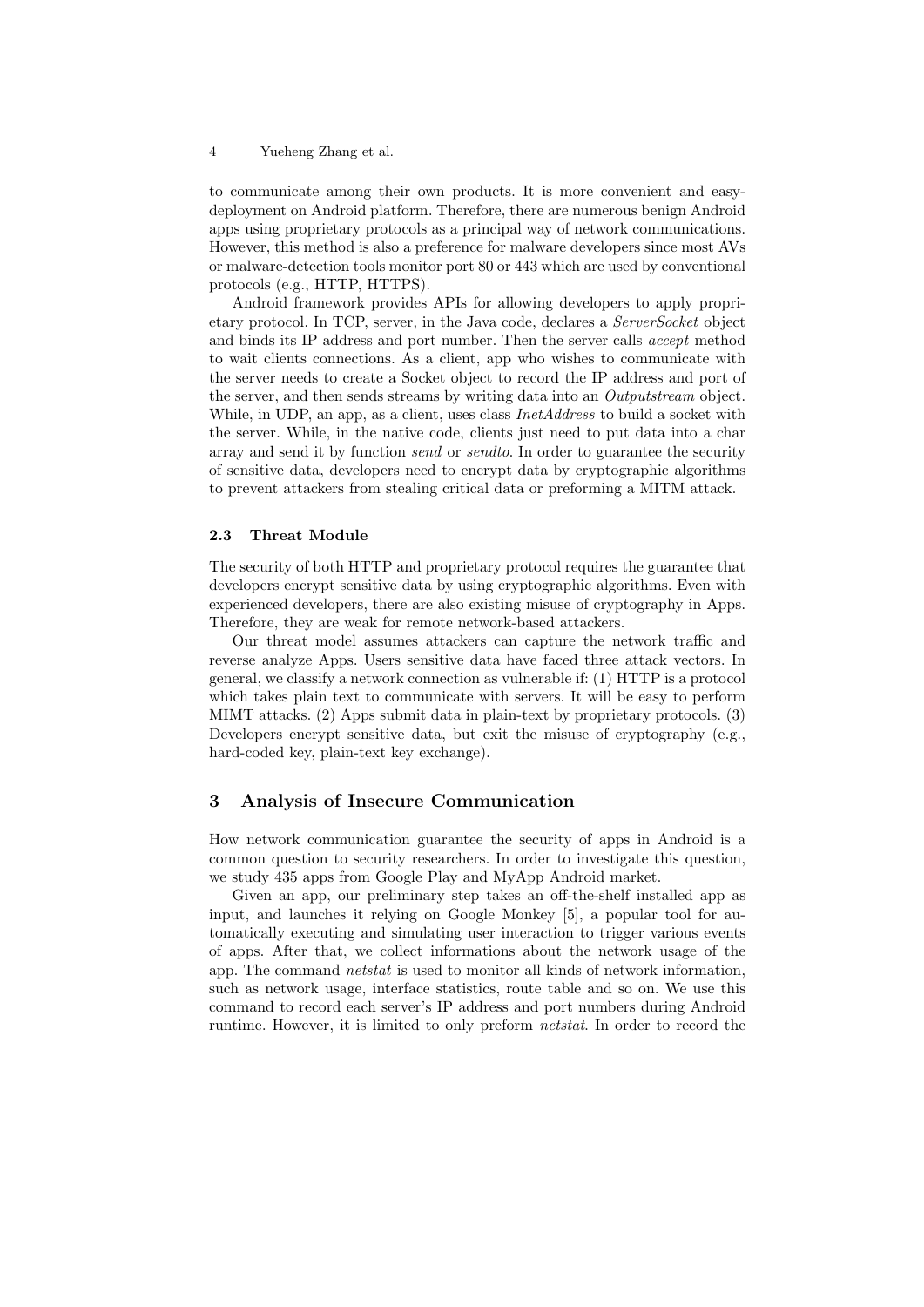app's individual network usage completely, we also monitor these four system files: /proc/net/tcp(6) and /proc/net/udp(6). All of the four files are readable with any permissions. These four files is used to record all connections status for TCP or UDP. We use app's uid to filter each network trace. For the future analysis, we also capture the network traffic for each app.

A snippet of command netstat results and a example of content read by these four system files are as follows:

```
Proto Local Address Foreign Address PID/Program name
tcp 192.168.3.2:53253 121.195.187.60:80 8799/sogou.mobile.e
tcp 192.168.3.2:34122 111.202.114.74:443 2408/com.yuntongxun
tcp 192.168.3.2:56185 203.208.43.98:80 1040/android.proces
tcp 192.168.3.2:52999 121.195.187.54:80 8799/sogou.mobile.e
tcp 192.168.3.2:45646 121.195.187.54:80 7082/com.sohu.input
tcp 192.168.3.2:40621 121.195.187.54:80 7082/com.sohu.input
local_address rem_address st uid timeout inode
0100007F:13AD 00000000:0000 0A 0 0 20957
0203A8C0:D96B EE95387B:1F95 01 10666 0 73783
```
According to the first snippet, we recode proto, foreign address and program name to further analysis. Meanwhile, from the field rem\_address and uid, we can combine with the results of netstat to select candidate data packets.

| Type                 | The Number of Apps |
|----------------------|--------------------|
| <b>HTTP</b>          | 203                |
| <b>HTTPS</b>         | 69                 |
| Proprietary Protocol | 158                |
| Total                | 435                |

Table 1. The Types of Protocols Used By Sample Apps

In this work, we built a dataset of apps. We select 435 apps which were randomly downloaded from Google Play and MyApp Android Market, and each of them had been downloaded at least millions of times. There were three apps that had no ability to communicate with network, and two apps crashed by some reasons. We finally successfully analyzed 430 apps. The results of our analysis are listed in Table 1.

The results demonstrate that commonly used protocols in network communication fall into three categories — HTTP, HTTPS, Proprietary Protocol. The former two have relatively sophisticated mechanisms for maintaining security, and developers usually use them to transport information about UI or web pages. The latter is a unique feature for many online-privacy-related apps to send sensitive data to servers.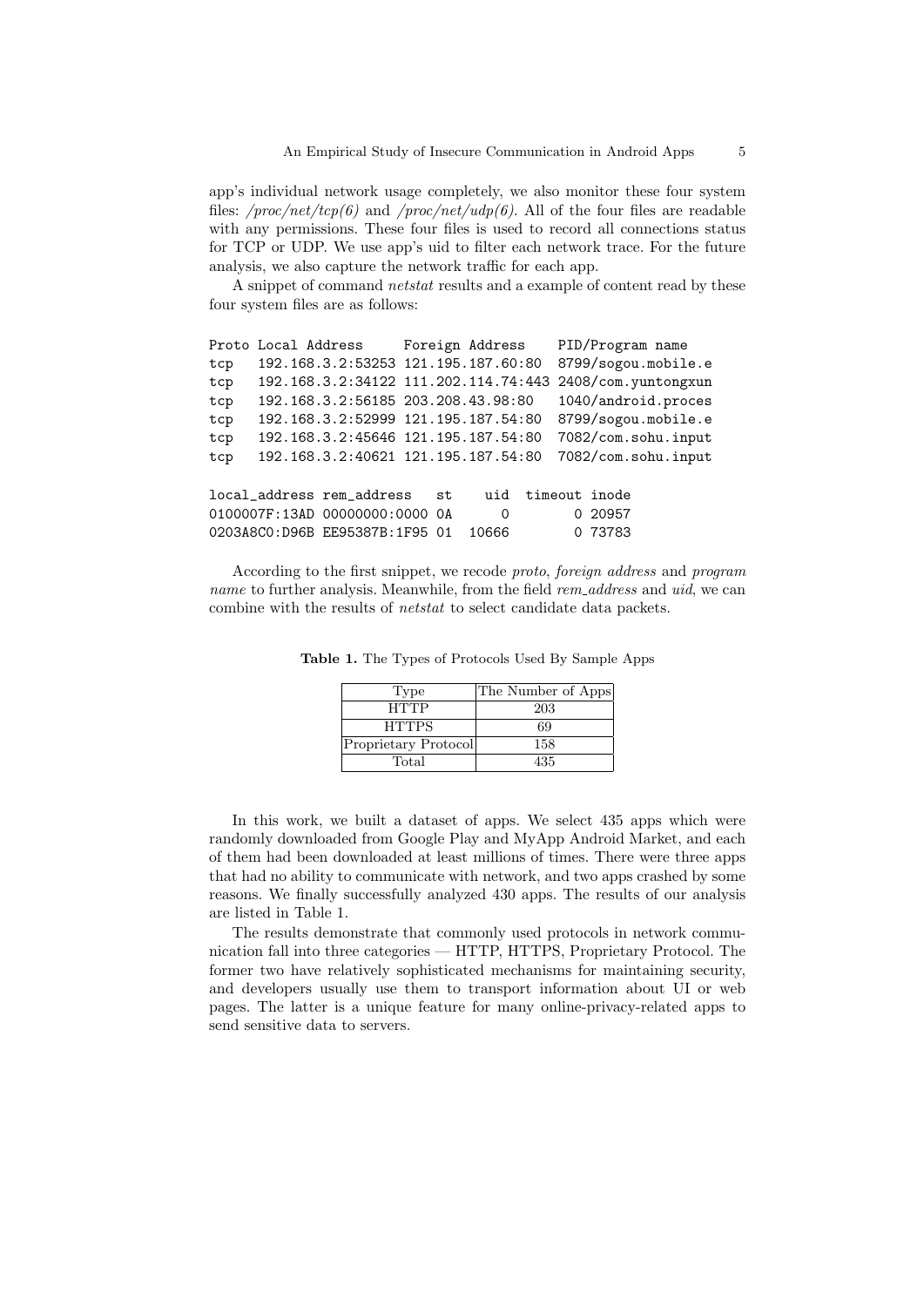It is easy to know that apps will use both HTTP and HTTPS. We consider that this situation is insecure. In this paper, we define that only HTTPS is secure protocol and HTTP and proprietary protocol are insecure. The definition of secure and insecure protocols is not arbitrary, and it is necessary and realistic for our study. First of all, all the sending data are plaintext which are encapsulated into HTTP. It is easy to be MITM attacked. For example, in an untrust WiFi channel, a game app only uses HTTP to transmit data, attackers can tamper with the runtime data. If the packages contain any payment information, it may fool users and make game companies profit loss. For another instance, an app GET a picture from advertisement server by HTTP, attackers can tamper with network traffic and load false advertising to cheat users on purpose. And if developers encrypt sensitive data, there are also numerous misuses of cryptography in the processing of encryption. Proprietary protocols are in the same situation.

According to the result, only 69 (15.9%) apps use HTTPS as their transmission method. 158 (36.7%) of the apps use other protocols (e.g., proprietary protocol, TCP, UDP) to transport sensitive data to servers. 203 apps utilize HTTP as their primary way of network communication. The fact clearly shows that users' sensitive data are insecure and easily expose to attackers.

Table 2. Network Port used by Different Protocols

| Protocol Type        | Port Number                            |
|----------------------|----------------------------------------|
| HTTP                 | 80; 8000; 8007; 8015; 8080; 8088; 8888 |
| <b>HTTPS</b>         | 43: 4433: 8020                         |
| Proprietary Protocol | 5000-6000; 8000-9000; 12000-12100      |

We also summarize the port numbers used in different protocols, which is listed in Table 2. Most of them use HTTP protocol as their main methods to communicate with server. These connections transport resource and sensitive data, such as users' authentication informations, geographic coordinates and even some script codes. Table 2 shows these types of connections that exploit the port numbers ranged from 8000 to 8080, and the 80 port. Lots of server developers want to use some similar port to prevent the port occupation or distribute servers' load. While, major apps uses the 43, 443, 8020 to implement HTTPS, and transfer the data which cities users are near by. Table 2 also shows that there are no particular rules on port numbers, since, it depends on developers' hobbies. Therefore our strategy is that we classify each type of connections by their port numbers.

#### 3.1 Analysis of Proprietary Protocol

In order to analyze the vulnerability of the usage of insecure communications and assess their prevalence in existing apps, we implement RawDroid to scalably and accurately examine apps from Google Play and MyApp Android markets. It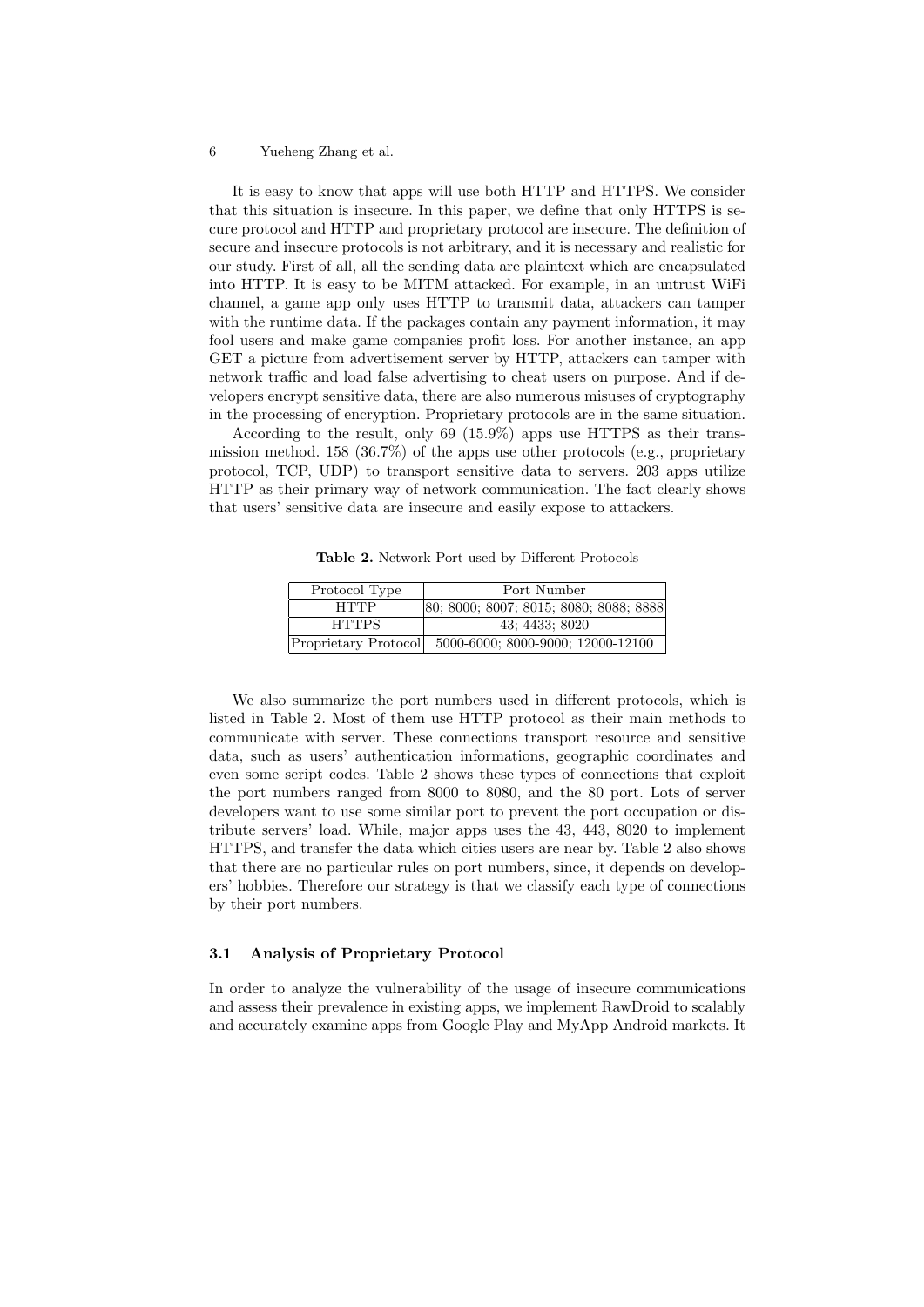consists of Inline Hook to record necessary runtime information, and analysis of potential weakness. In the following paragraphs, we present key technical details applied in our analysis framework.

We randomly select 60 apps from the proprietary protocol category to analyze whether it exists any potential threats, and the result is listed in Table 3. We find that most apps choose to send sensitive data in the form of plain-text directly by TCP or UDP without any protections, which are insecure communications. Few of them use custom algorithms to protect data, but still expose many threats to users. In order to investigate this situation in real world, we make in-depth study as follows.

In Fig. 1, we show the overall workflow of the system, which involves several steps to determine potential threats in Android apps. Given a target app to analyze, the first step is to dynamic determine whether apps use insecure communications, and if so, we capture data packets and network usage status in the meantime. In the second step, we select data packets of all candidate apps, and use traffic analysis module to detect the apps whether contains sensitive data in plaint-text. After this step, we classify apps which use encrypted proprietary protocols and re-run them to record method traces of network API and specified parameters. Finally, in order to determine whether these connections are indeed vulnerable, we combine program analysis technique to detect and manually verify the security of proprietary protocols.



Fig. 1. Analyse Apps with RawDroid

It is very natural to consider why we use dynamic analysis rather than static analysis for detecting the security of apps' network usage. To our knowledge, many apps will get IP addresses and port numbers not only by hard-code, but also with dynamically post the requests of clients. Static analytical methods have no idea to completely identify which servers are available to the clients. Moreover, static analysis often spends a lot of time and memory that beyond our control. In order to conveniently obtain the network statuses of apps as complete as possible, we chose to use dynamic analysis for our initial analysis.

Traffic Analysis This analysis mechanism mainly identifies whether Android apps use plant text by un-common port numbers. We implement this mechanism in Python. Before analysis, we first use *adb* pull out the data packets named by app's package name from SD card of device. While the aforementioned techniques greatly select out candidate connections, this is not enough to pre-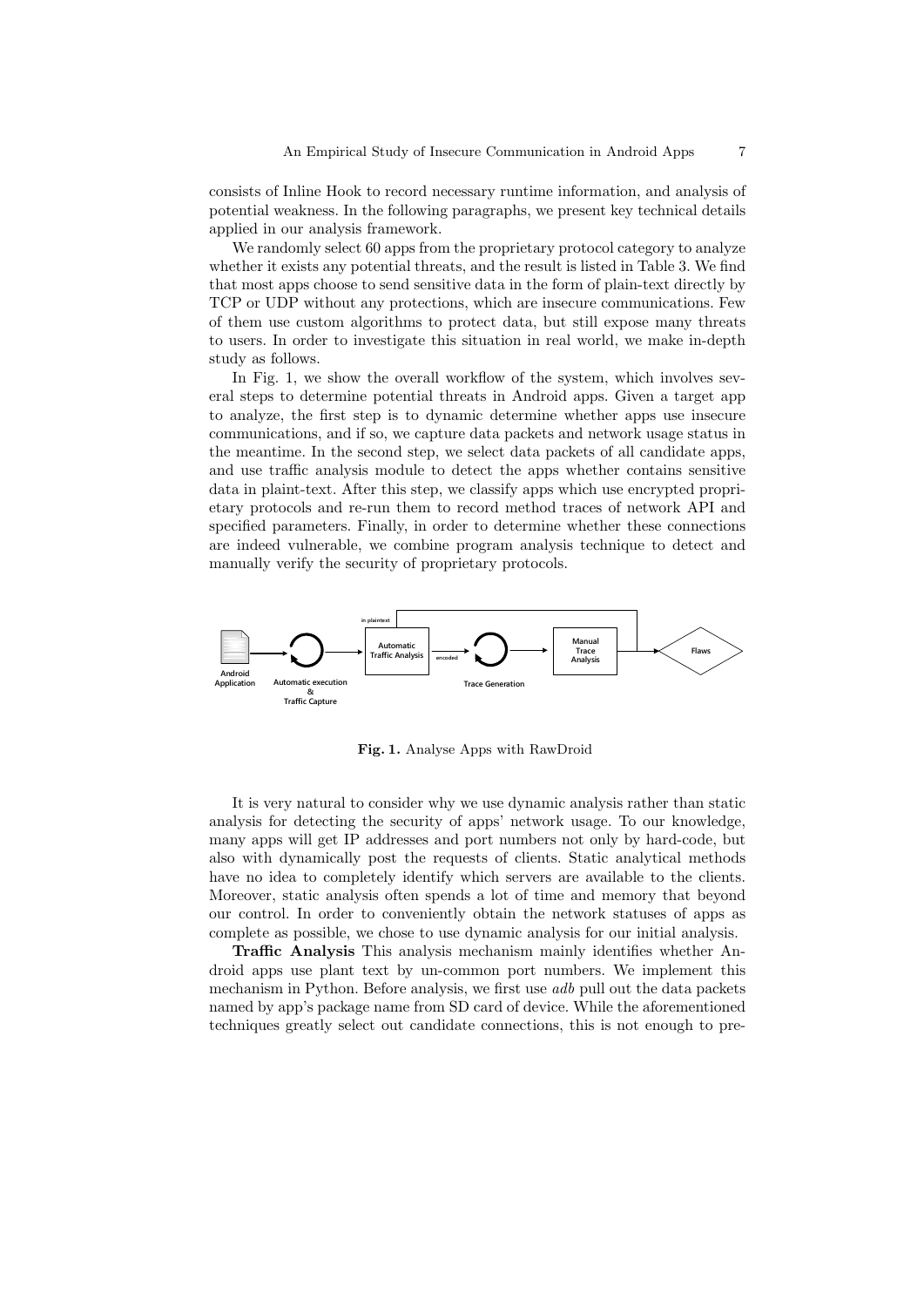cisely analyze and contains too mush useless informations. To our knowledge, we discover that many developers use port 8080 instead of the port 80 to implement HTTP protocol. This phenomenon is also found in HTTPS protocol (e.g., 4433). Based on the above reasons, we also take these port numbers as out filter conditions.

Secondly, we estimate the candidate suspectable connections according to the semantic contents of data streams. According to the port numbers, we first extract out each TCP stream which is resulted from the first module. Then we preliminarily filter out all the application layer protocols, and remain TCP or UDP. In the next, we analyze the semantic content and determine whether the apps have sent plaintext data by un-common port numbers. As our manual analysis found, apps send data which start with some continuous visible characters, such as the package name, or packages data into a json form. Depending on these key characteristics, we determine un-protection channels which transmit sensitive data in plain-text. We predefine some key words, such as username, password, and use them to detect whether there are sensitive data in the network traffic. Dealing with the apps which use encrypted proprietary protocols, we also record their runtime trace, and manually analyze the misuse of cryptography in apps.

Trace Generation To our knowledge, simply recording IP addresses and port numbers of remote servers provides limited help. In this phase, we need to log method traces to reduce the complexity of the analysis. We re-run the candidate apps to use Inline Hook technique to hook key methods and record method traces and every parameters we are interested in. With these runtime values, we can simply locate where these key functions are called. Meanwhile, we capture data packets of all candidate apps during runtime.

In order to implement the method of logging method traces, we use inline hook technology to hook key network APIs. Android app can access to the Internet via several different APIs include Jave and native code. In Java, class Socket and InetSocketAddress both provide interfaces that allow endpoints of a network connection interacting with servers. A new network connection can be created by calling the constructor Socket(String dstName, int dstPort) in TCP or InetSocketAddress(String hostName, int port, boolean needResolved) in UDP. The parameter dstName and hostName expects a string giving the IP address or domain name of the destination and the parameter dstPort and port represent a port number on which the destination is to be contacted. We use  $Xposed$  [9] framework to hook these APIs in Java, log runtime values and record call strack. In the native code, the API send and send to models a native network connection. In this case, we use *adbi* [8] framework to query informations of remote server by getpeername and log the buff domain.

In this module, the main challenge is that it is difficult to obtain specific runtime values and traces the data flow in Java. Just hooking this API may causes a lot of noisy information. Therefore, in order to reduce the difficulty of analysis, we use the data packets which is produced by the first step instead of hooking.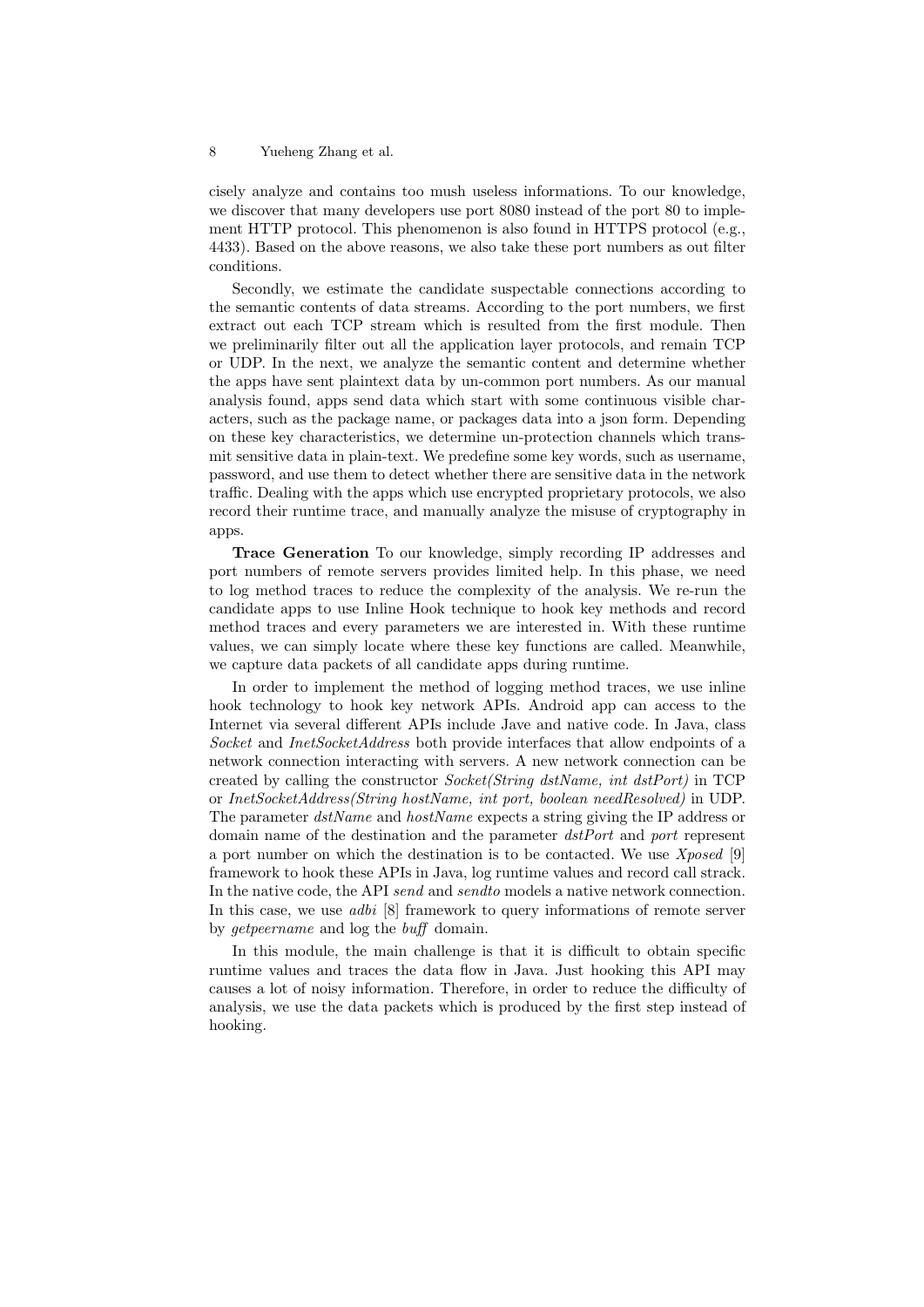Meanwhile, in the native code, recording where methods are called is also a challenge. We try to use strace [7], a tool used in tracing system calls and signals, to address this problem. However, strace produces a large number of noisy information to interference our analysis. Also, we use the class CallStack or the function Backtrace, and, not surprisingly, they do not meet our requirements. In fact, in order to address this challenge, we hook the API send and sendto and record their return address in memory. According to this address, We read the file  $proc/\langle pid \rangle$ /maps and get the call points of send and sendto.

A snippet of trace and specified value of key network APIs in Java is as follows:

```
InetSocketAddress IP: 192.168.1.20 Port: 8888
com.example.testxposed.XModule.printStackTrace(XModule.java:157)
...
java.net.ProxySelectorImpl.lookupProxy(ProxySelectorImpl.java:101)
java.net.ProxySelectorImpl.selectOneProxy(ProxySelectorImpl.java:55)
java.net.ProxySelectorImpl.select(ProxySelectorImpl.java:32)
...
com.noah.king.framework.f.d.a(Unknown Source)
com.noah.ifa.app.standard.service.RotateService.b(Unknown Source)
com.noah.ifa.app.standard.service.RotateService.c(Unknown Source)
com.noah.ifa.app.standard.service.b.run(Unknown Source)
java.util.Timer$TimerImpl.run(Timer.java:284)
```
The first line is the hooked network API, and runtime values. The following information is the method trace. By locating the particular Java class name, such as com.noah.ifa.app.standard.service.RotateService, we can find what function the class is.

Proprietary Protocol Analysis For those encrypted data streams, it is a huge challenge to detect which algorithm is used in the app. Given the exisiting works, CDRep [14] has implemented similar function that automatically detects misuses of cryptographic APIs. The CDRep modules rules of misuses and matches them with byte code. However it is not available in our case, since most proprietary protocols have no common and similar rules to match. Some of them use standard cryptographic algorithm (e.g., AES, DES), and some just use their own individual method of encryption. Therefore we manually analyze the specific algorithm in apps both in Java level and native code. In order to do so, we take the log files as input, to search for interesting connections, and find their method call traces. With these auxiliary informations, we are able to quickly locate the functions where data streams are encrypted, and find potential vulnerabilities.

Limitations Although RawDroid helps to analyze the security of data transmission, it still has to depend on human efforts to validate potential vulnerabilities. However, one goal of RawDroid is to contribute to researchers quickly locate the cryptographic functions. In particular, our work can simply unite with static or dynamic analysis tools (such as TaintDroid, FlowDroid) to raise precision and understand the flow of sensitive data sent through proprietary protocol.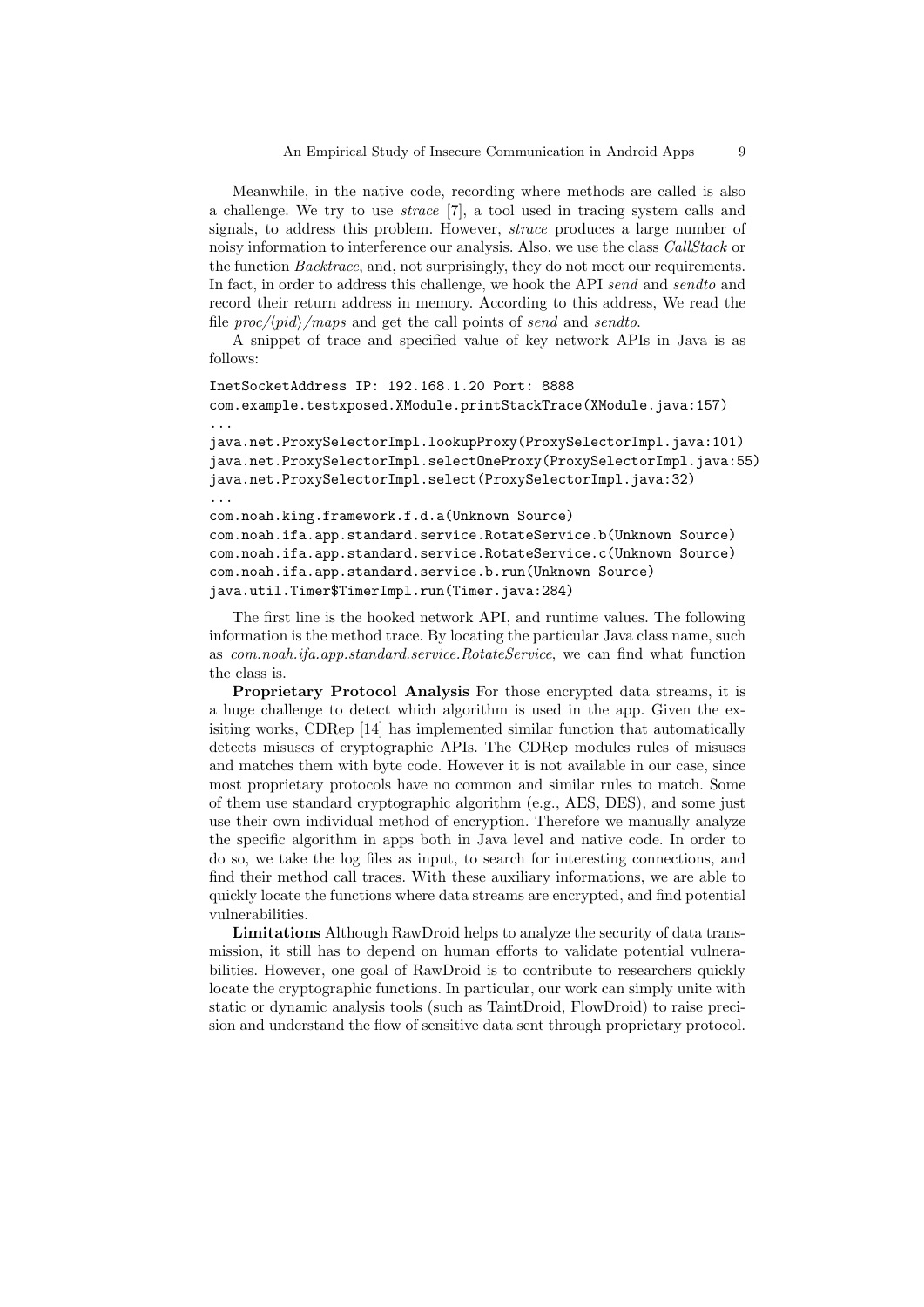RawDroid may have false negatives, since we cannot trigger all connections in runtime. Moreover, apps will dynamical request the information of servers, and our filters do not distinguish this kind of network traffic. They could introduce little noisy information.

## 4 Evaluation

In this section, we evaluate our systems ability and efficiently identify suspicious connections on a large set of apps from Google Play and MyApp Android market, including entertaining, online shopping, and social network communicating. We use LG Nexus 4 running Android 4.4.3 to evaluate RawDroid. We also root this phone, because RawDroid deploy Xposed and Adbi to record runtime information, which requires root assessment. Then, we review the results of our analysis and why it happens. At last, we propose some advices to enhance situation.

In order to verify the results and draw a conclusion, for our study, we randomly select 60 apps from the proprietary protocol category. Table 3 presents the results of our analysis. We take the network traffic of each app as input, and find that most (54) of them only use TCP/UDP to transmit plain text with on deeper protection. More in-depth discussions are outlined in the following. We are also noted that there are only six apps that use cryptographic algorithms to protect data security, but still existing the misuse of cryptography. However, none of them use sound encryption mechanisms. The fact also reveals that a large number of developers have no security experience and users sensitive data is insecure to expose to the attackers. In order to consider what we found, we categorize the results into 2 types such as Plain Text and Proprietary Protocol.

Table 3. Result of Proprietary Protocol Analysis

| Potential Weakness      | The Number of Apps |
|-------------------------|--------------------|
| Plain-text              | 54                 |
| Hard-coded Key          |                    |
| Plain-text Key Exchange |                    |

## 4.1 Plain-Text

As Table 3 shown, there are many (54) Android apps that just use TCP protocol to carry information without any encryption. As we all know, TCP provides reliable, ordered, and error-checked delivery of a stream between apps running on hosts communicating over an IP network, however it does not support safe channel to transport data. In consequence, it is an untrusted channel and easily exposed to attackers. According to the content of data streams, we summarize 3 categories as following.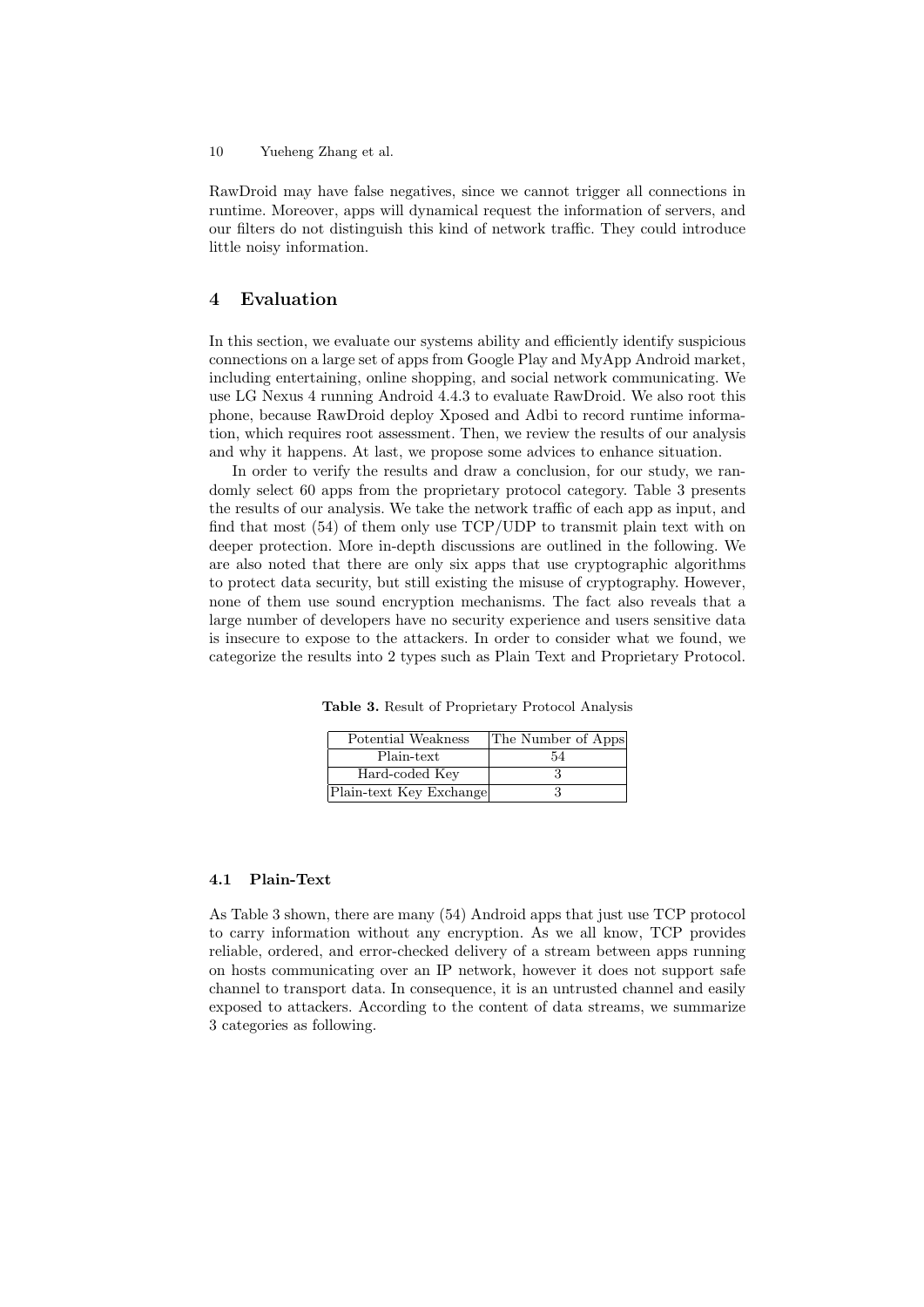Sensitive Data. As our analytical results presented, this plaint text channel send users' name, password, cell-phone number, geographic coordinates, device information, session token, even the history of shopping and price of commodities. In some public network environment, attackers just sniffer router and capture packets with network analysis tools, and they can also get a view of users.

Controlling Data. Game apps often employs some bites to control game process, such as the level of VIP, virtual product trades, health point of enemy, and heartbeat packets. With analyzing the meaning of each bites and modifying necessary values, game companies suffer great losses.

Pushing Message. Pushing message is a common phenomenon in the existing apps, which is offered to end users with notification and information from remote server to apps. Some of messages are significant since developer-run severs may send update message of versions and even some sensitive data. Most pushing message, as third-party libraries, are employed into apps, such as Igexin, JPush and MiPush in China. According to our discovery, only a small part of these pushing libraries use security channel to protect their messages. Igexin [1], one of the most popular pushing company, utilizes customize algorithm to encrypt messages and the key is sent with cipher message in plaint text.

# 4.2 The Misuse of Cryptography in Proprietary Protocol

After we manually analyze 60 apps, there are 6 applications that use proprietary protocols to transport data. 5 of them contain same kind of third-party libraries, which is provided by *Instant Messaging Cloud* companies. This kind of IM implements an unique protocol that transports informations of authentication and chatting message. In order to improve users' security awareness and understanding, we study how they prevent their content against hackers in detail, which is described in Section 4.3. The rest of apps, a financial app, use Caesar cipher to encrypt name and price of stock. According to the encryption methods, we also summarize 2 types of misuse of cryptography as follows.

Hard-coded Key. As our manual analysis resulted, apps use standard cryptographic algorithms with hard-coded key. In order to reduce costs of programming, developers are unwilling to design a key exchange mechanism to guarantee the security of communications. With general considerations, hard-coded key is easily exposed to attackers after reversing the binary.

Transfer key in plaintext. com.jedigames.guaji.xiaomi is a game app which can communicate with other gamers during playing. It sends pain-text key in the beginning of game and then the encrypted chatting messages follows. Attackers can just capture the data packets and decrypt the specific content of messages.

In summary, the situation of proprietary protocols is common in Android apps. Some apps attempt to send sensitive data intentionally, to avoid traffic monitor. What is more, some developers, with no security experience, build softwares for scalability and business convenience. However, unsecurity channel exposes users' data to pubilc. While some encrypted protocol, without safe mechanism of key distribution, uses hard-coded or plaint text keys which can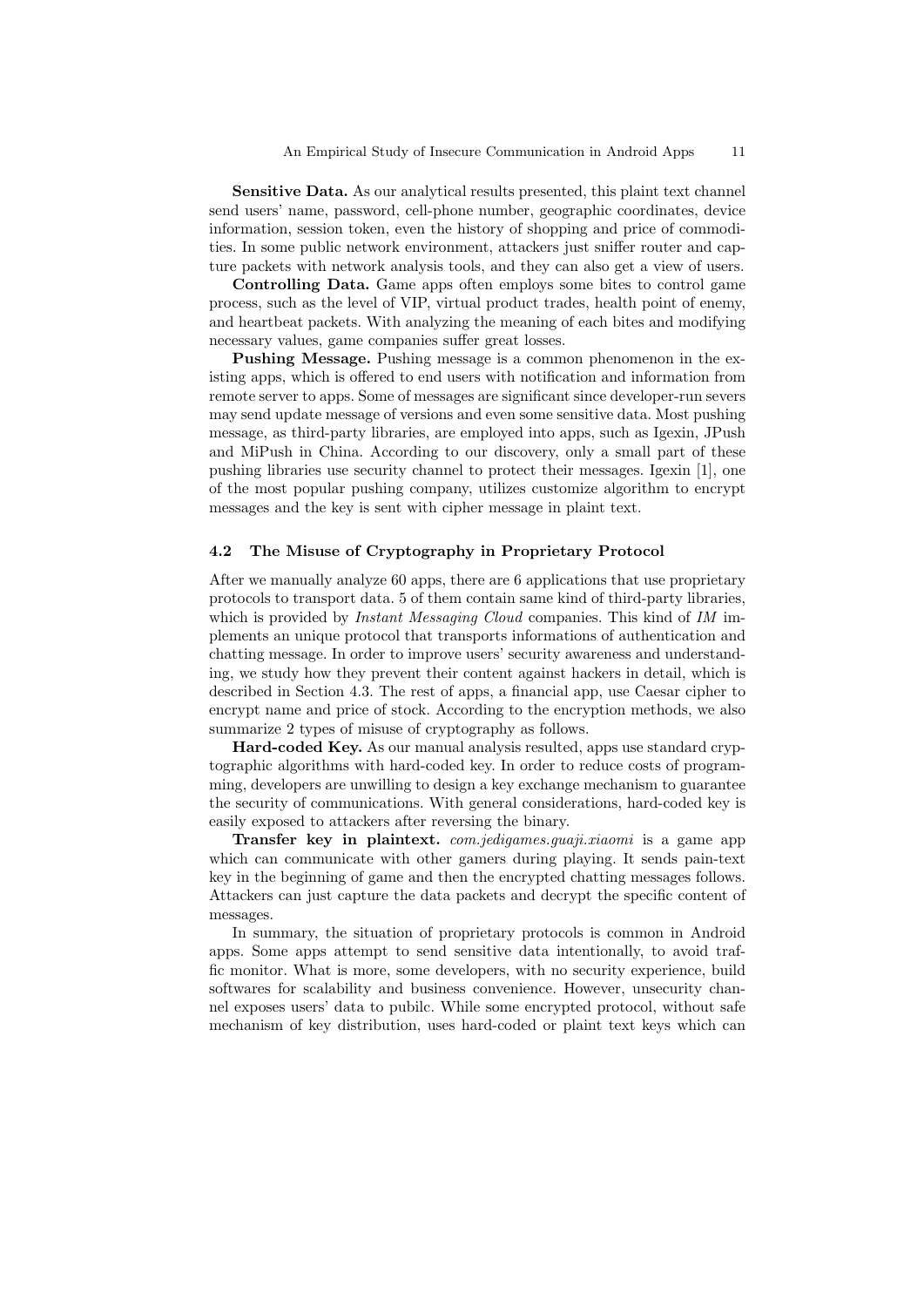be easily found. To avoid this unsafe vulnerability, we provide recommendation to developers that must make use of a sound standard protocol to transport their data such as HTTPS. Even with HTTP, each important data must be encrypted by sound and safe algorithm. More importantly, a security key exchange mechanism, such as  $\text{Diffie-Hellman}$ , is necessary to be applied into protection.

#### 4.3 The Misuse of Cryptography in Proprietary Protocol

In this section, we conduct the misuse of cryptography on two selected thirdparty libraries from Instant Messaging Cloud provider. With the popularity of Android platform for mobile Internet industry, apps which add communication functions, use IM to improve user experience. We find that there are at least 30 apps, each of which has been downloaded for 2 million times from game and sociality categories, that use these two libraries. And more than 30 thousand subscribers chose this libraries in Android or iOS platform. According to analysis results, most of them use proprietary protocols with custom algorithm, thence, we investigate the point that whether there are security risks. These case study both show that, although most of these third-party libraries use a proprietary encryption protocol to interact with the servers, and declare their own protocols robust and security, cryptography misuse is not uncommon. Finally, we also describe a attack model for each case.

GotyeIM com.open\_demo is a sample app for GotyeIM, one of the most popular IM provider in China, which can download from its official website. Its original intention is that provides developers a demo to quickly adapt, and it contains all needed IM libraries. GotyeIM first sends its authentication information to server. When it succeeded, the server sends a 32-byte pain-text key A to its Android client. What is more, in native, app xor a hard-coded key B with the key  $A$  to product a real key. After pre-process, app sends the key  $A$  to chatting server and encrypts user's chatting messages, login informations, session tokens and history records with 3DES-ECB. It is worth mentioning that this app sends request data with the key A and a constant string "AES" as a fake algorithm tip.

Attack Model In this threat model, we assume that victims and attackers are both in a same public environment, such as cafe, book store. We also assume that victims trust the proprietary protocol in GotyeIM, and are willing to use it to chat sensitive data with others. The objective of attackers is to hijack app's sessions and even preform a MITM attack. To prepare for such attacks, attackers need to capture victims' data packets. After that, attackers use the key A which can be found in the beginning of the connections, xor the hard-coded key B to product the real key. At last, attackers use the real key to decrypt messages with 3DES-ECB.

RongLian com.yuntongxun.ecdemo is a sample Android app for another popular IM provider called RongLian which has cooperation with hundreds of companies. We download the demo from its website and analyze it manually. The result shows that this third-party library encrypts user's chatting history and messages to chat server with hard-coded key. The app defines a function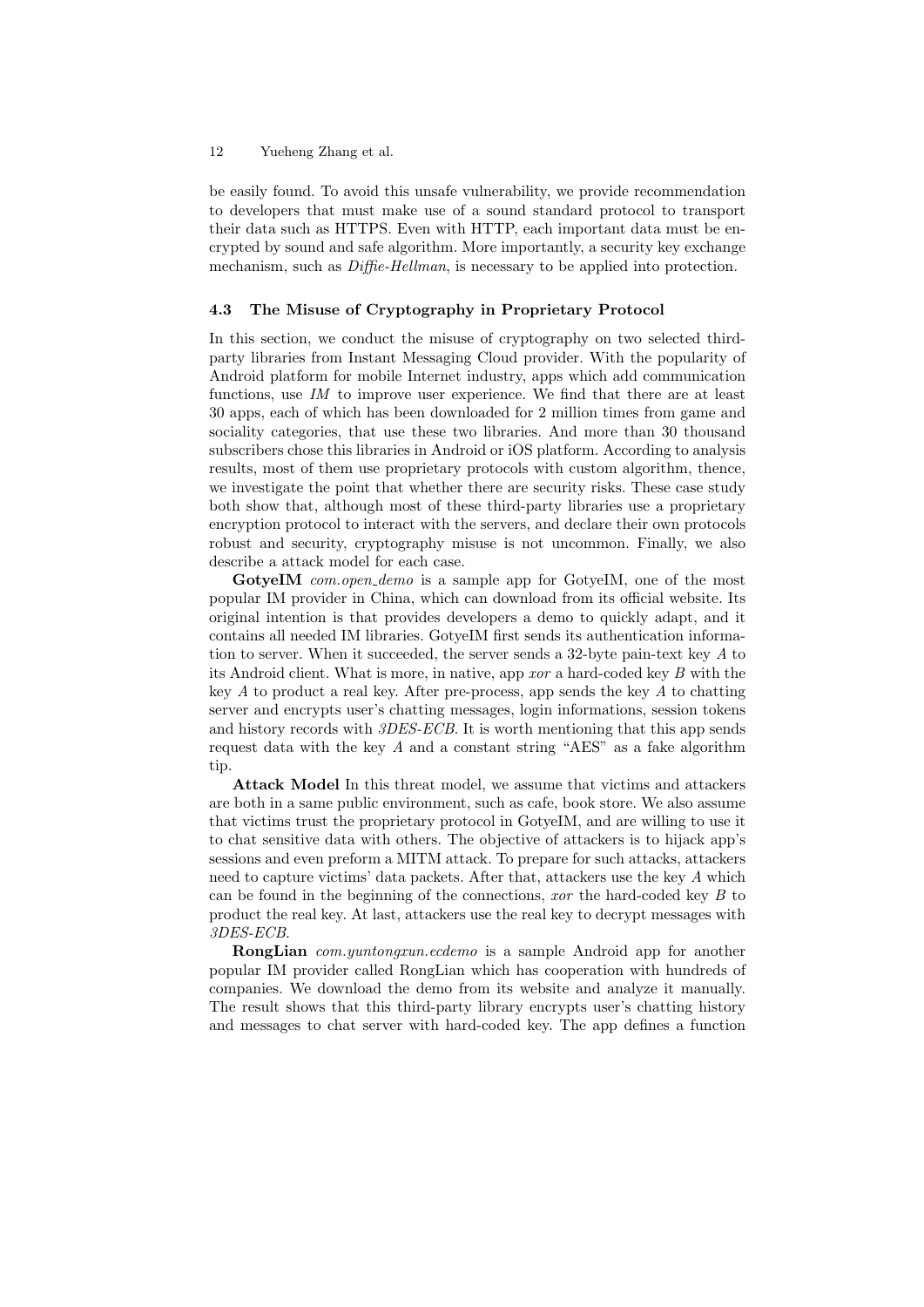called AES, however it implements as a simple encryption method that encrypts data based on a permutation table. The most noteworthy is that its decryption function can be searched by Google [2]. We try this Google's version to encrypt and decrypt app's data, not surprisingly, we easily obtain user's private data. Finally, the library encapsulates all data into Protocol Buffers, a method of serializing structured data without data encryption by Google, and sends it in TCP.

Attack Model Our attack model assumes that attackers control the router to capture users' network flow by some methods, for example, ARP attack, a fake AP, etc. The goal of attackers is to extract chatting messages from data streams and send it to a server. We also assume that the apps which contain RongLian libraries is installed by the user. To achieve this, attackers need to extract chatting message field from Google Protocol Buffers [10], and then use the decryption codes which can be searched from Google [2] to decrypt the ciphertext with hard-coded key.



Fig. 2. 0xbechmark Result

## 4.4 Performance

Notice that native code is a common way to be used for performing heavy computation and return results back to Java, while Java code is used more in building UI or implementing logics of general functions. Therefore, it is necessary to test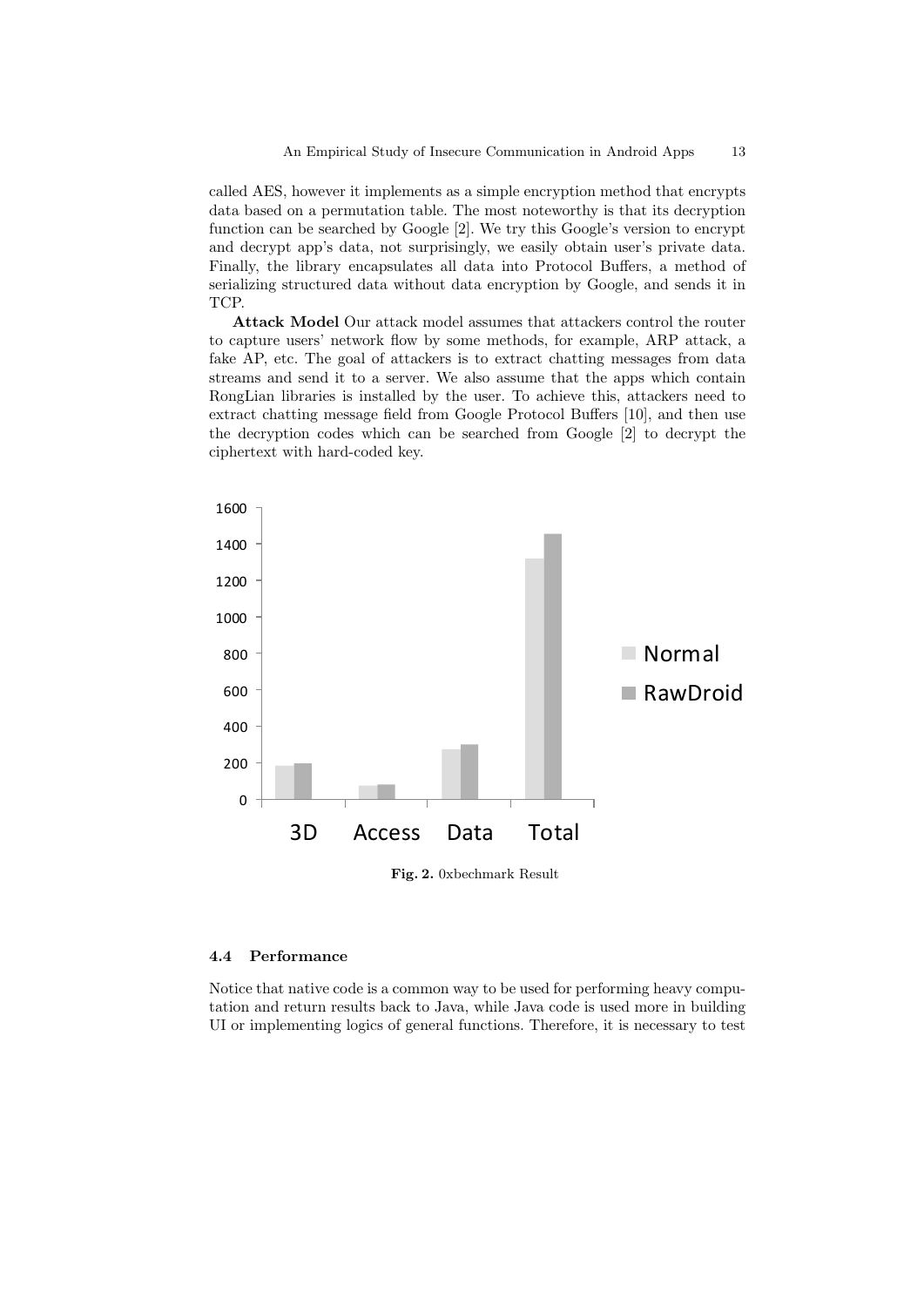RawDroids performance to evaluate the running states of RawDroid in real-world Android devices.

In order to evaluate RawDroids impact on performance in Android, we use 0xbechmark [6], a comprehensive benchmark tool, to perform measurements on the Nexus 4 device. We depict our results in Fig. 2. The y axle is the run time for each category and the unit is millisecond. We discuss the related data of 3D, access and I/O time. Notice that in all categories, except Data, the gap of run time overhead is not noticeable. RawDroid preforms less than 5% on average. However, overhead becomes significant in Data, since most apps frequently use raw sockets to network communication, we need to hook each connection and log some specific parameters. RawDroid preforms additional 10% overhead on this work. Overall, our benchmark experiments demonstrate that RawDroid makes a minimum impact on system performance.

## 5 Related Work

To the best of our knowledge, there is no in-depth discussion of the security about proprietary protocol and raw socket usage. Most relevant works are static and dynamic analysis for detecting leakage of sensitive data or focusing on security of HTTP(S) in Android platform. In this section, we describe these related works.

Privacy Leakage A series of works in the security of privacy disclosures on Android platform have been proposed. Both static, including Flowdroid [15], TainDroid [16], and dynamic techniques, including ContentScope [17] and CHEX [18], are used to detect the privacy disclosure. In particular, Flowdroid [15] checks whether Android apps leak private data from source to sink by static taint analysis. TainDroid [16] dynamically taints sensitive information to trace where privacy can be leaked. It alerts users when privacy is sent to the network. ContentScope [17] examines a large number of apps and analyzes whether apps expose content provider to other apps. CHEX [18] presents a method to statically discover sensitive flow. Also, in Securacy [24], Ferreira D et al. develop an app to help users fully know what their apps do. However, it considers all un-regular port as unsafe, which is a arbitrary decision.

The main idea in detecting privacy leakage is that uses taint analysis technique to discover sensitive information flow from custom source to sink. However, Flowdroid [15] costs too mush memory to analyze a app. Meanwhile, it is not feasibility that TainDroid [16] modifies a system to support its function. Therefore, some researchers propose similar tools with natural language processing technique such as Describeme [19], Supor [20] and Uipicker [21].

Security of HTTP(S) For the past few years, there has been less works related to the security of HTTP(s) in Android platform. For the security in HTTP, most works discuss how Android apps protect user authentication. In Appcracker [13], Cai F et al. presents Appcracker and checks the vulnerabilities of user authentication in a public network. In [22], Liu Hui et al. proposes a methodology to evaluate potentially vulnerable of user authentication in Android apps. Meanwhile, in HTTPS, Fahl S et al. Mallodroid [12] presents a tool to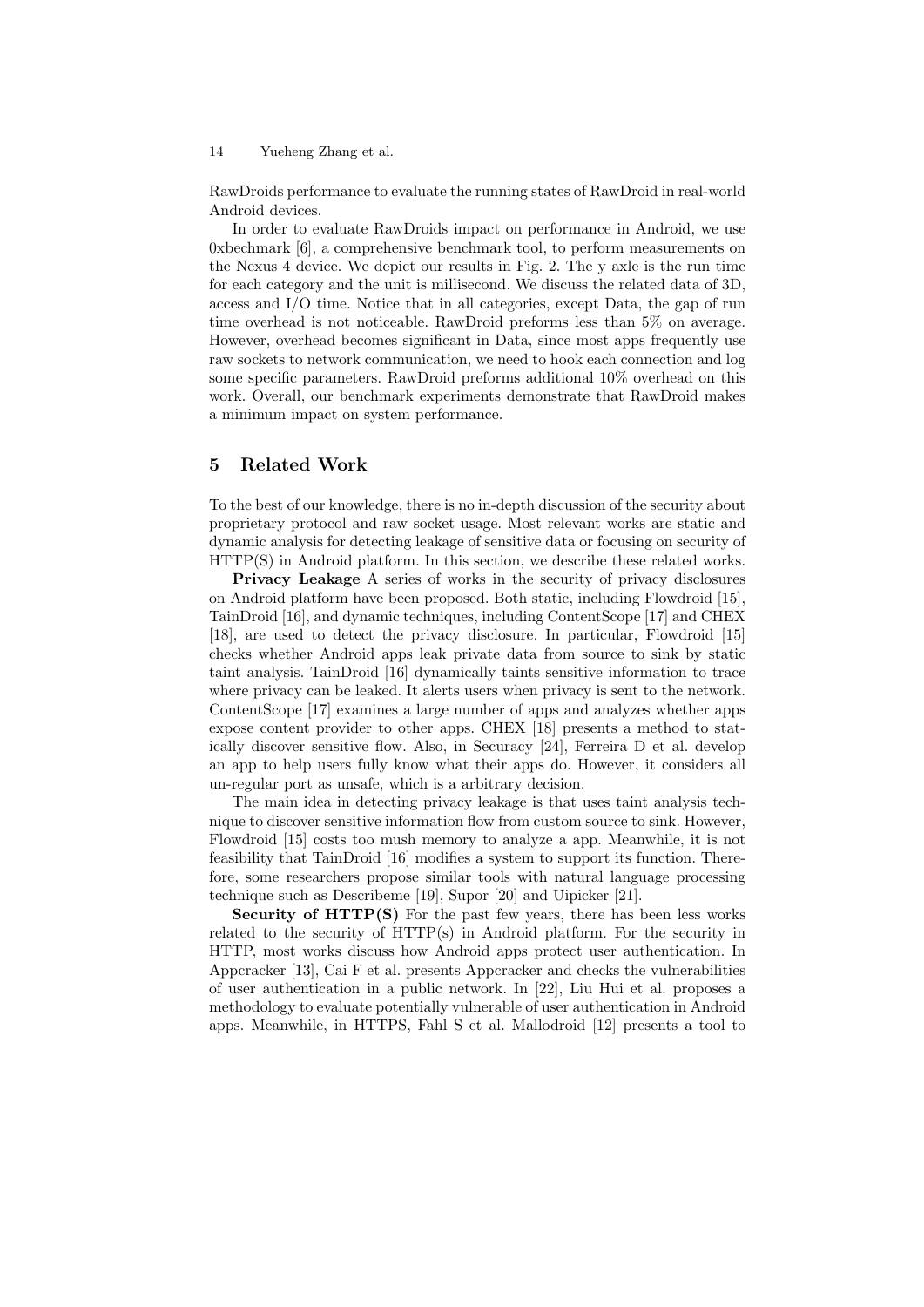detect the state of SSL in Android apps and draw a conclusion about misuse of SSL. Also, Sounthiraraj et al. Hunter [23] combines both static and dynamic analysis, and focuses on analyzing the prevalence of vulnerability in Android apps against MITM attacks.

## 6 Conclusion

We conduct the first step to investigate the usage and security of network protocol in the most popular Android apps. Our result shows that 36.7% apps use insecure communications. We design and implement a tool, RawDroid, to determine whether apps contain these vulnerabilities. Most of these vulnerabilities are caused by sending plain-text through HTTP or TCP. Also, some apps contain third-party libraries which misuse cryptographic algorithms to build proprietary protocols. We envision that our study can raise the attention of these vulnerabilities for security researchers and app developers.

# References

- 1. Igexin http://www.wooyun.org/bugs/wooyun-2010-0185354
- 2. CodeSearch https://searchcode.com/codesearch/view/13566752/
- 3. HTTPS Everywhere https://www.eff.org/https-everywhere/
- 4. HTTPS https://en.wikipedia.org/wiki/HTTPS
- 5. Google Monkey http://developer.android.com/guide/developing/tools/ monkey.html.
- 6. 0xbenchmark 0xbenchmark.appspot.com
- 7. Strace https://en.wikipedia.org/wiki/Strace
- 8. The Android Dynamic Binary Instrumentation Toolkit https://github.com/ crmulliner/adbi
- 9. Xposed http://repo.xposed.info/
- 10. Google Protocol Buffers https://developers.google.com/protocol-buffers/
- 11. M. Marlinspike. More Tricks For Defeating SSL In Practice. In Black Hat USA, 2009
- 12. Fahl S, Harbach M, Muders T, et al. Why Eve and Mallory love Android: An analysis of Android SSL (in) security[C]//Proceedings of the 2012 ACM conference on Computer and communications security. ACM, 2012: 50-61
- 13. Cai F, Chen H, Wu Y, et al. Appcracker: Widespread vulnerabilities in user and session authentication in mobile apps[J]. MoST 2015, 2014.
- 14. Ma, Siqi, et al. "CDRep: Automatic Repair of Cryptographic Misuses in Android Applications." Proceedings of the 11th ACM on Asia Conference on Computer and Communications Security. ACM, 2016.
- 15. Arzt, Steven, et al. "Flowdroid: Precise context, flow, field, object-sensitive and lifecycle-aware taint analysis for android apps." ACM SIGPLAN Notices 49.6 (2014): 259-269.
- 16. Enck, William, et al. "TaintDroid: an information-flow tracking system for realtime privacy monitoring on smartphones." ACM Transactions on Computer Systems (TOCS) 32.2 (2014): 5.